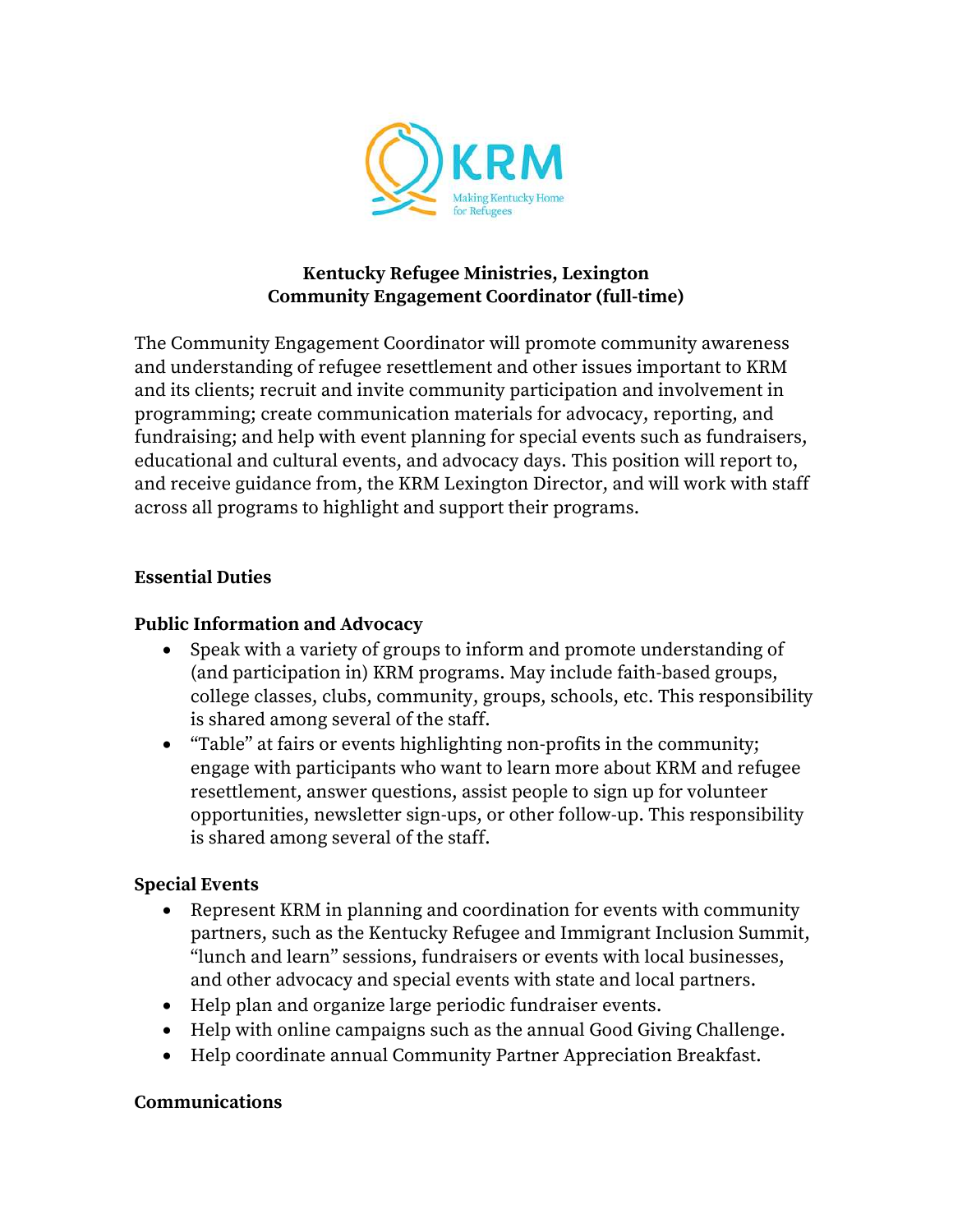- Create materials for in-person, print, and electronic use, including social media posts, flyers, website content, event programs, etc. Incorporate text, photo, video, and audio material effectively. (Some other staff also share this skillset but ideally this position could be a contributor).
- Collaborate with staff to plan content based on events, program highlights, client stories, and advocacy efforts.
- Contribute to or produce email newsletters for constituents.
- Draft letters and other communications to donors and partners to thank them for their support.
- Enter financial donations into tracking database, and ensure that donors receive a timely and accurate donation receipt/thank you letter.

# **Agency Profile**

Founded in 1990 as a nonprofit agency, KRM is a local affiliate of the national network of agencies authorized to provide resettlement services to refugees admitted to the United States through the federal U.S. Refugee Admissions Program. KRM Lexington, a sub-office of the main Louisville office, opened in 1998 and is currently approved to receive up to 450 newly arrived clients per year, in addition to serving up to 125 Afghan evacuees in 2021-2022, as well as some previously-arrived refugee clients for up to five years. Services include case management, English language classes, employment readiness support, youth programming, and more. In addition, KRM provides a number of programs including immigration legal services, a survivors of torture recovery program, and a victim advocacy program - to many other immigrants in addition to refugees. With clients and staff from a diverse array of backgrounds, KRM does not conduct any religious activities or messaging. We proudly serve all clients regardless of religion, race, national origin, sexual orientation, gender, or gender identity.

# **Job Requirements**

- Public speaking ability/experience
- Outstanding English writing skills
- Ability to speak or write in an additional language would be beneficial but is not required
- Computer skills including ability to learn new software
- Familiarity with Canva preferred
- Photography/basic videography skills (need not be professional, can be a self-taught/informal skill)
- Demonstrated capacity to work with clients, staff, and partners of diverse backgrounds
- Excellent interpersonal skills and ability to communicate clearly and effectively with clients, partners, and staff